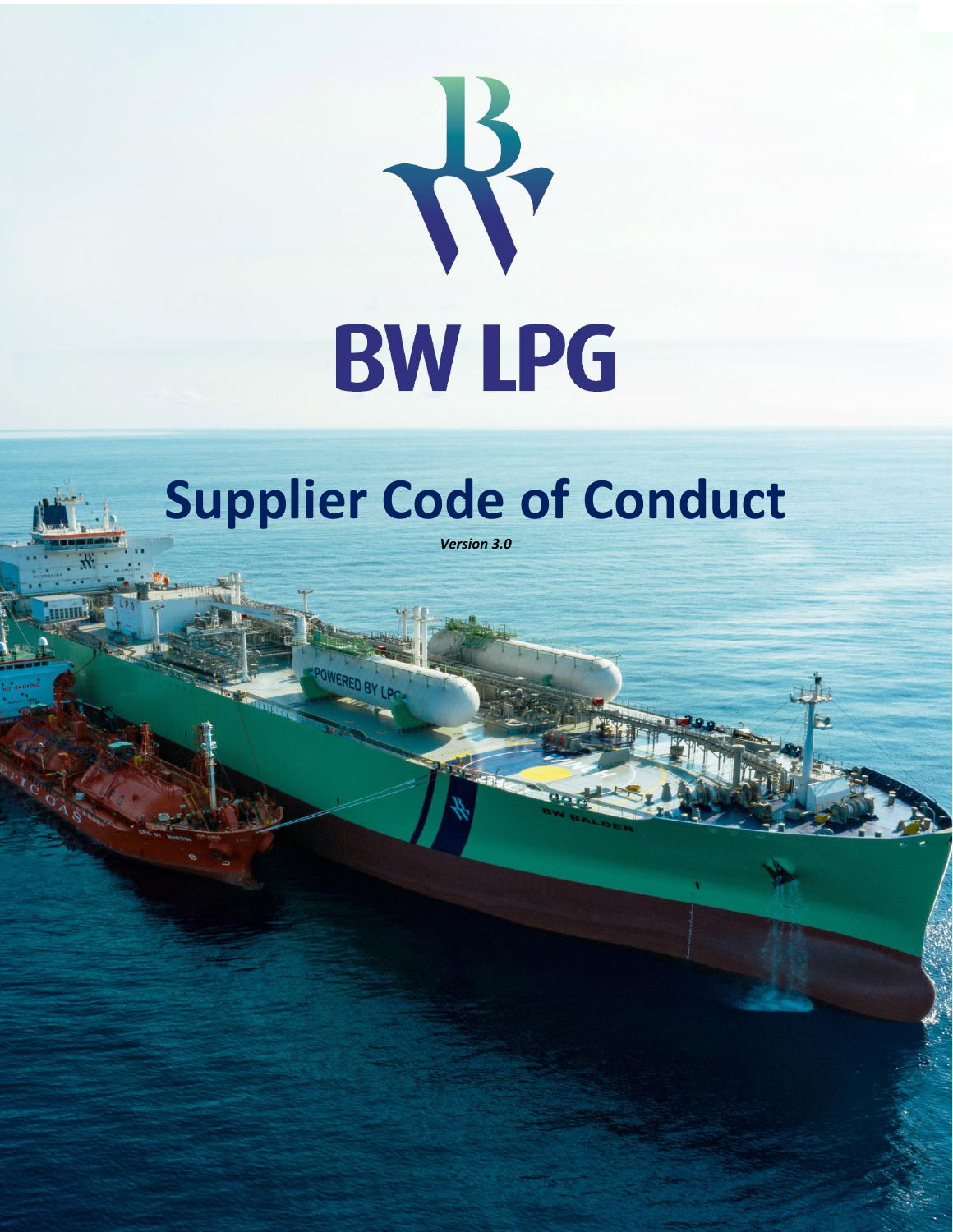

BW Group's mission is *Delivering energy for the world today and finding solutions for tomorrow*. As part of this mission, we are committed to working with and supporting our suppliers, subcontractors, agents or other third parties (Suppliers) to maintain a resilient and sustainable supply chain in the maritime industry.

This **"Supplier Code of Conduct"** reflects our minimum standards for Suppliers with respects to (i) *Human Rights & Employment Practices*, (ii) *Health, Safety, Environment & Quality,* and (iii) *Business Conduct & Ethics*. It is based on the [United Nations Global](https://www.unglobalcompact.org/what-is-gc/mission/principles)  [Compact's Principles](https://www.unglobalcompact.org/what-is-gc/mission/principles) and we expect Suppliers to make efforts to operate by the [United Nations Guiding Principles on Business and](https://www.ohchr.org/documents/publications/guidingprinciplesbusinesshr_en.pdf)  [Human Rights.](https://www.ohchr.org/documents/publications/guidingprinciplesbusinesshr_en.pdf)

*The Supplier Code of Conduct is in no way intended to conflict with or modify the terms and conditions of any existing contract. In the event of a conflict, Suppliers must first adhere to applicable laws and regulations and the existing contract terms, followed by the principles in this Supplier Code of Conduct.*

# **I. Our Relationship**

#### **Expressions of Concern**

BW Group encourages open discussions about responsible conduct and expect Suppliers to provide their employees with avenues for raising legal or ethical issues without fear of retaliation. We encourage any individual or organisation to raise a query or concern, as well as report possible violations or breach of this Supplier Code of Conduct through the [BW Group's](https://secure.ethicspoint.eu/domain/media/en/gui/105447/index.html)  [Whistleblowing hotline.](https://secure.ethicspoint.eu/domain/media/en/gui/105447/index.html)

BW Group confirms that no retaliation will be taken against any of our Suppliers or their employees for raising any concern, questions or complaints in good faith and all reports of suspected violations will be treated confidentially. Reviews and investigation will be conducted in an independent, fair and unbiased manner with respect to all parties involved and in accordance with relevant laws and principles (including fair hearing). All investigations will be documented and if needed will be reported to the relevant authorities.

#### **Collaborations with Suppliers**

BW Group believes the buyer and supplier relationship could create significant value and help supply chains become more sustainable and resilient. We encourage Suppliers to reach out to their BW Group representative to discuss possible opportunities where we could assist or collaborate with Suppliers on strategic alignment or cross-functional engagement initiatives within the supply chain.

# **II. Supplier Code of Conduct**

# **A. Human Rights & Employment Practices**

BW Group treats people with respect and dignity, encourages diversity, remains receptive to diverse opinions, promotes equal opportunity for all and fosters an inclusive, ethical culture.

# **Human Rights & Employment Practices**

BW Group supports the [United Nations Universal Declaration of Human Rights](https://www.un.org/en/about-us/universal-declaration-of-human-rights) and the [International Labour Organisation](https://www.ilo.org/declaration/lang--en/index.htm)  Declaration [on Fundamental Principles and Rights at Work.](https://www.ilo.org/declaration/lang--en/index.htm) Suppliers should:

- comply with all applicable laws, regulations and international standards related to labour practices and protection of human rights;
- support and respect the protection of internationally proclaimed human rights;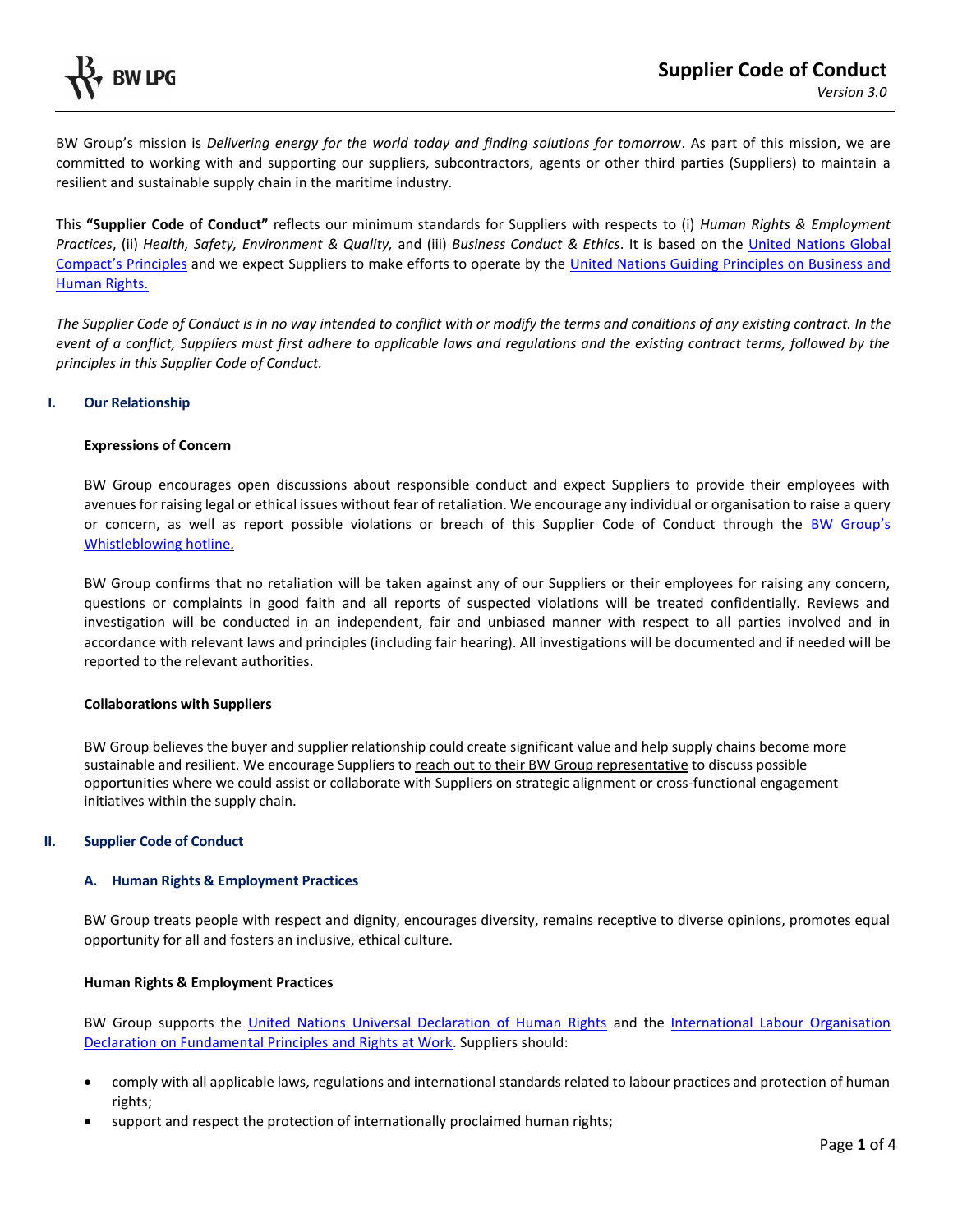

- ensure that they are not complicit in human rights abuses;
- uphold the freedom of association and the effective recognition of the right to collective bargaining;
- ensure that of all forms of forced and compulsory labour and child labour is not used in their performance of work; and
- establish fair disciplinary, grievance and termination procedures.

# **Inclusion & Diversity/ Harassment**

BW Group is committed to diversity and inclusion and promoting a positive work environment at sea and onshore. The collective sum of individual differences, life experiences, knowledge, capabilities and talent constitute our culture. We embrace differences in age, ethnicity, family relationships and all other characteristics that make our employees unique. Suppliers should:

- ensure equal treatment and refrain from discrimination in any form; and
- ensure that their employees are afforded an employment environment that is free from physical, psychological and verbal harassment or abusive conduct.

#### **B. Health, Safety, Environment & Quality**

#### **Health & Safety**

BW Group is committed to a safe working environment.<sup>1</sup> We do this through a culture of constant communication, active sharing of best practices, learning from near-miss incidents and numerous other safety tools and processes. We aim to ensure that every employee, both on shore and at sea, can work in the safest work environment possible across our operations. Suppliers should:

- ensure compliance with applicable laws, regulations and BW Group's requirements with respect to health and safety;
- implement effective occupational health and safety management systems;
- continuously identify health and safety risks in all operations to improve safe working practices;
- continuously provide relevant training on health and safety systems to their workers;
- empower workers to report unsafe practices without fear of reprisal; and
- proactively undertake safety initiatives to protect people and assets from harm and damage.

#### **Environment**

BW Group wishes to reduce the environmental impact of our current business and investing in renewable technologies that support a sustainable economy. Suppliers should:

- adhere to all relevant local and national environmental laws;
- obtain and maintain all the necessary environmental permits, approvals and registrations;
- encourage the development and diffusion of environmentally friendly technologies and environmental management systems within their processes and operations and across the supply chain;
- commit to monitoring, documenting and improving the environmental impact regarding design, manufacturing, packaging and delivery of the goods or services they provide; including the use of environmentally-friendly packaging and materials where possible;
- support a precautionary approach to environmental challenges in their operations;
- implement effective environmental management systems and solutions (ISO 14001 or equivalent); and
- undertake initiatives to protect the environment.

<sup>&</sup>lt;sup>1</sup> BW Group[: https://bw-group.com/sustainability/zero-harm/](https://bw-group.com/sustainability/zero-harm/)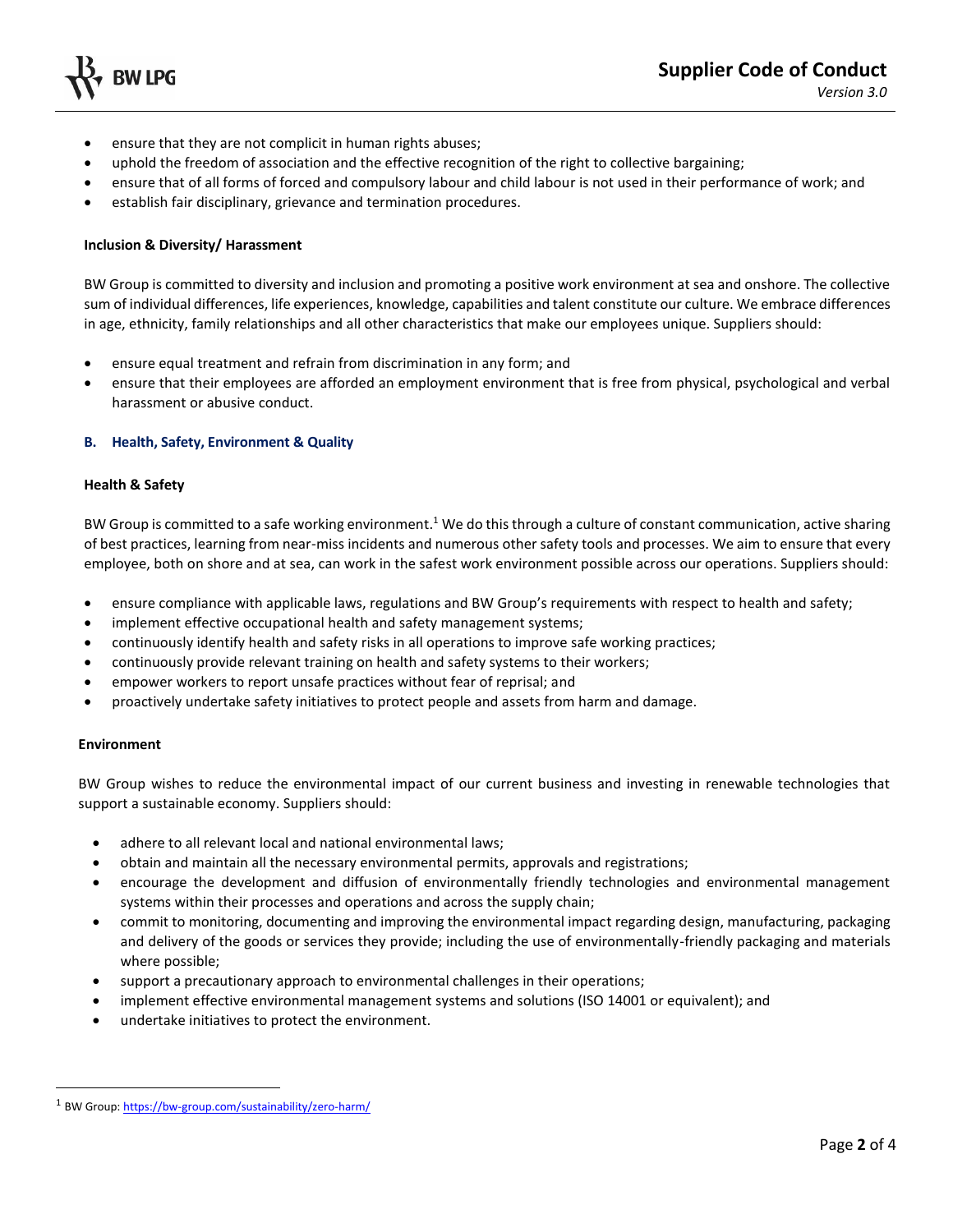

# **Quality**

Suppliers must take due care to ensure their products and services meet all required quality standards. Suppliers should:

- have a documented quality assurance processes and systems (ISO 9001 or equivalent) to identify defects and implement corrective actions; and
- continuously seek to improve their products or services and operations with a focus on the environment, sustainability and quality.

# **C. Business Conduct & Ethics**

BW Group observes high standards of business and personal ethics in the conduct of its duties and responsibilities. Suppliers must practice fair dealing, honesty and integrity in every aspect in dealing with us, our customers and other stakeholders of the supply chain.

# **Anti-Corruption**

BW Group is an active member of the [Maritime Anti-Corruption Network \(MACN\),](https://macn.dk/) a global business network working towards the vision of a maritime industry free of corruption that enables fair trade to the benefit of society at large. Suppliers should:

- promote transparency and accountability in its business;
- comply with applicable anti-corruption laws;
- have process in place to prevent bribery and corruption, which should expressly prohibit the direct or indirect giving of any offer, promise, bribes, kickbacks, inappropriate gifts or other undue advantages or remuneration in order to achieve improper business or personal advantage;
- avoid any type of facilitating payments intended to expedite or secure performance of a routine government action whether or not such activity may not violate local law; and
- comply with all applicable anti-money laundering laws and take steps to prevent our financial transactions from being used by others to launder money.

# **Competition & Anti-Trust**

BW Group is committed to fair and open competition. Suppliers should:

• not engage in any form of anti-competitive conduct, including any form of agreement or understanding with competitors to fix prices, rig bids, allocate customers or restrict supply.

# **Data Protection and Information Security**

BW Group is required to protect personal data<sup>2</sup> and the same is expected of our Suppliers. Suppliers should:

- adopt industry best practices on sharing, protecting and securing information;
- observe all data privacy legal requirements on the collection, processing and transfer of personal data; and
- report any suspected or actual information security incidents that impact our information or systems to us as soon as practically possible.

<sup>&</sup>lt;sup>2</sup> BW LPG[: https://www.bwlpg.com/privacy-statement/](https://www.bwlpg.com/privacy-statement/)